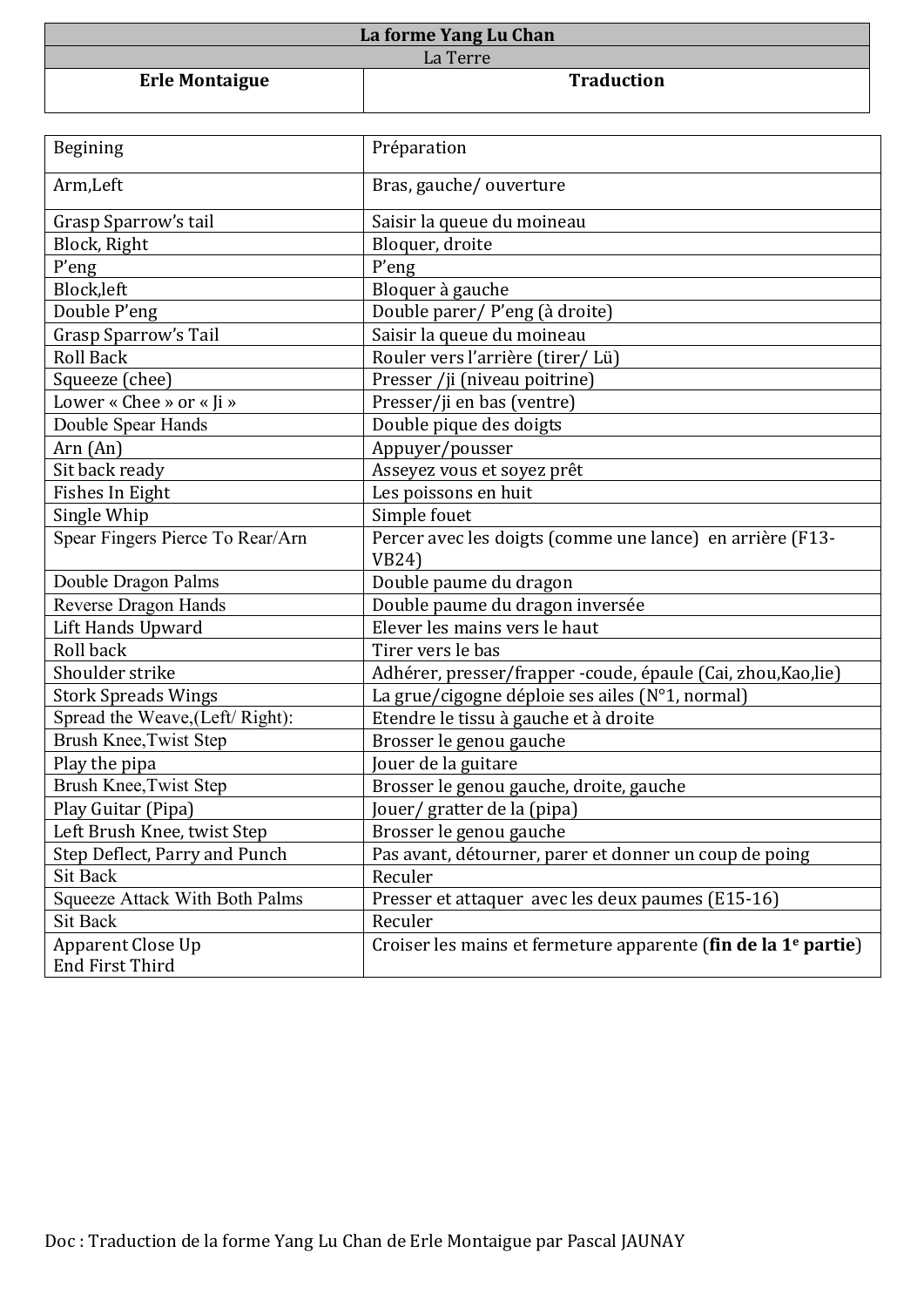| 2 <sup>ème</sup> Partie : L'HOMME           |                                                                   |
|---------------------------------------------|-------------------------------------------------------------------|
| Brush Knee & Twist Step                     | Brosser le genou gauche                                           |
| Spread The Weave                            | Etendre le tissu à gauche                                         |
| Embrace Tiger, Return to Mountain           | Enlacer le tigre et le rapporter dans la montagne                 |
| Grasping Swallow's Tail:                    | Saisir la queue de l'oiseau :                                     |
| Lü, Chee ou Ji, Low Ji, An                  | « Lü », « Ji » haut et « Ji » bas, An                             |
| Sit back ready                              | Asseyez vous et soyez prêt                                        |
| Fishes In Eight                             | Les poissons en huit                                              |
| <b>Guard the House</b>                      | Garder la maison                                                  |
| <b>Fist Under Elbow</b>                     | Le poing sous le coude (1er)                                      |
| Second Part of Fist Under Elbow             | Deuxième coup de poing sous le coude (CV22)                       |
|                                             | (suite de coups de poings explosifs)                              |
| Step Back and Repulse Monkey (3)            | Reculer et repousser le singe                                     |
| Spear Through the Armour                    | Traverser, percer l'armure comme une lance                        |
| Wrapping The Willow Tree                    | S'enrouler autour du saule                                        |
| Middle Winding                              | Poursuivre sur un enroulement niveau du ventre (sur               |
|                                             | Dantian)                                                          |
| Parting Horse's Mane                        | Séparer la crinière du cheval sauvage                             |
| Pierce to Rear                              | Percer vers l'arrière (R19)                                       |
| Double Dragon Palms                         | Double paume du dragon                                            |
| Reverse Dragon Hands                        | Double paume du dragon inversée                                   |
| Lift Hands Upward                           | Elever les mains vers le haut                                     |
| Roll back                                   | Tirer vers le bas                                                 |
|                                             |                                                                   |
| Shoulder strike                             | Adhérer, presser/frapper -coude, épaule (zhou, Kao, lie)          |
| <b>Stork Spreads Wings</b>                  | La grue/cigogne déploie ses ailes (variante N°2)                  |
| Spread the Weave, (Left/Right)              | Etendre le tissu à gauche et à droite                             |
| Brush Knee, Twist Step                      | Brosser le genou gauche                                           |
| Picking the Golden Needle at Sea Bottom     | Cueillir l'aiguille d'or au fond de la mer (F3)                   |
| Fan Through Back                            | Déplier l'éventail (C1)                                           |
| Turn Around & Lock Wrist, Attack            | Se retourner, clé au poignet, attaquer / frapper (VB3 et<br>CV14) |
| Penetration Punch & Parry: (Right and left) | Coup de poing pénétrant, parer<br>(droite et gauche)              |
| Gathering to Release the Qi                 | Accumuler et sortir l'énergie- Fajing                             |
| Calm the Spirit by Pressing the Points      | Calmer l'esprit en pressant sur les points Yang Xi (GI 5) et      |
|                                             | shen Men (C7)                                                     |
| Ji and Low Ji (or Chee)                     | Presser en haut et en bas                                         |
| Sit Back & Double Spear Fingers.            | Double pique des doigts                                           |
| Wave Hands Like Clouds                      | Bouger les mains comme des nuages (VB25)                          |
| Single Whip                                 | Simple fouet                                                      |
| Lift Up the Heavens                         | Soulever le ciel                                                  |
| High Pat on Horse                           | Caresser l'encolure du cheval                                     |
| Spread the Weave                            | Etendre le tissu                                                  |
| Sitting Like a Duck                         | S'asseoir comme un canard (E9)                                    |
| Separation of Right Leg: (Right Kick)       | Séparer et coup de pied droit                                     |
| High Pat on Horse                           | Caresser l'encolure du cheval                                     |
| Spread the Weave                            | Etendre le tissu                                                  |
| Sitting Like a Duck                         | S'asseoir comme un canard                                         |
| Separation of left Leg: (left Kick)         | Séparer et coup de pied gauche                                    |
| Left Heel Kick                              | Coup de talon gauche                                              |
| Brush Knee & Twist Step:                    | Brosser le genou gauche et droit                                  |
| Punch to Groin                              | Frapper à l'aine                                                  |
| Double Leaping Kick                         | Double coup de pied sauté                                         |
|                                             |                                                                   |

Doc : Traduction de la forme Yang Lu Chan de Erle Montaigue par Pascal JAUNAY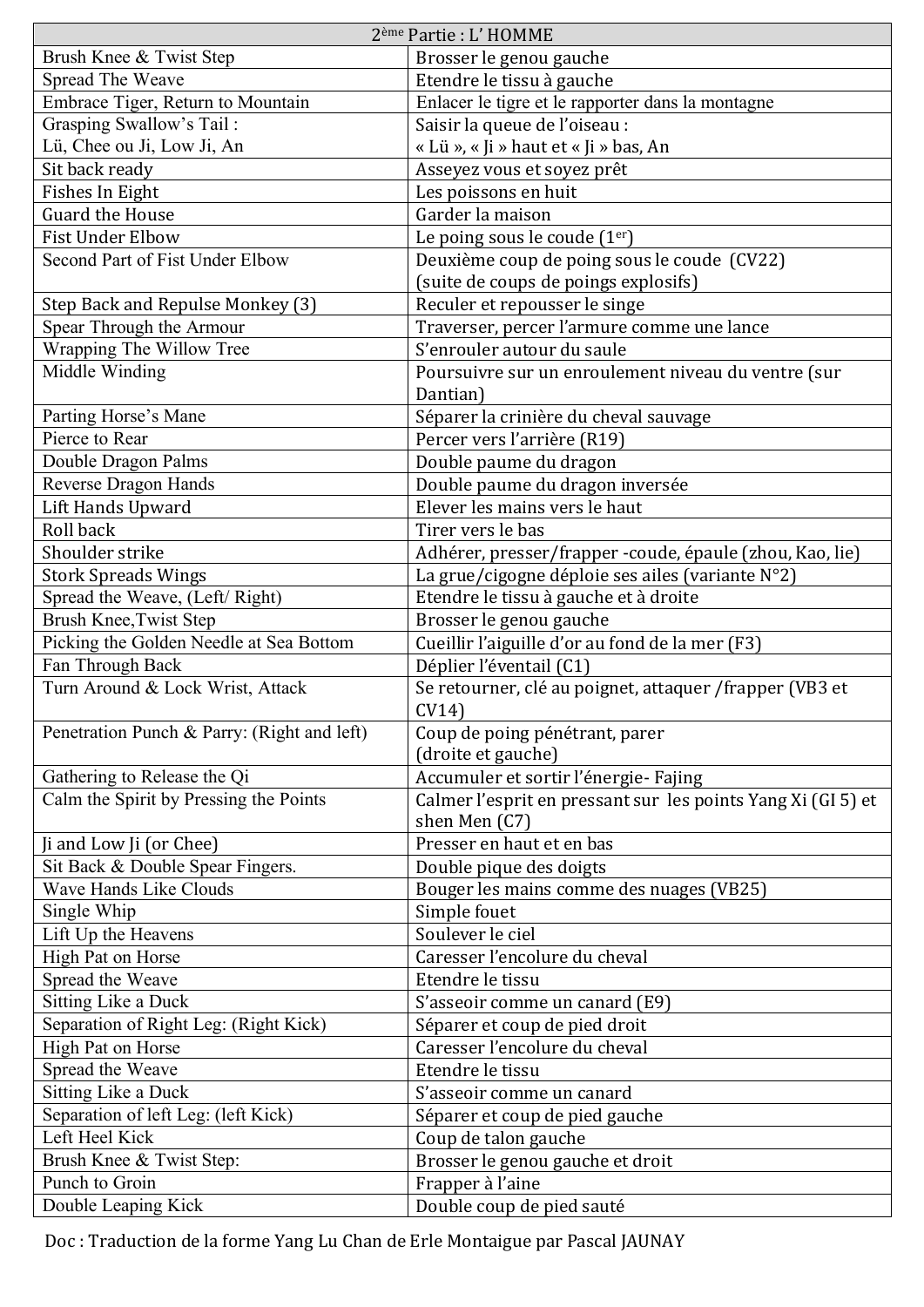| Hitting Tiger left, right | Porter le tigre à gauche et à droite                                 |
|---------------------------|----------------------------------------------------------------------|
| Right Heel Kick           | Coup de talon droit                                                  |
| Phoenix Punch             | Poing du phoenix                                                     |
| Spear Hands With Sit      | Percer avec les mains, s'asseoir                                     |
| <b>Back Kick</b>          | Coup de pied arrière                                                 |
| <b>Cross Kick</b>         | Coup de pied croisé                                                  |
| Knife & Spear Fingers     | Percer, couper avec les doigts                                       |
| Lift Hands                | Elever les mains                                                     |
| <b>Penetration Punch</b>  | Coup de poing pénétrant                                              |
| Wind Up & Punch           | Donner un coup de poing (comme dans la première partie)              |
| Sit Back, Arn (An)        | Reculer, appuyer (paumes)                                            |
| Apparent Close Up         | Croiser les mains et fermeture apparente (fin de la 2 <sup>ème</sup> |
|                           | partie)                                                              |

|                                               | 3 <sup>ème</sup> Partie : LE CIEL                               |
|-----------------------------------------------|-----------------------------------------------------------------|
| Brush Knee & Twist Step                       | Brosser le genou gauche                                         |
| Spread The Weave                              | Etendre le tissu                                                |
| Embrace Tiger, Return to Mountain             | Rapporter le tigre dans la montagne                             |
| Grasping Swallow's Tail:                      | Saisir la queue de l'oiseau :                                   |
| Lü, Chee ou Ji, Low Ji, An                    | « Lü », « Ji » haut et « Ji » bas, An                           |
| Sit back ready                                | Asseyez vous et soyez prêt                                      |
| Fishes In Eight                               | Les poissons en huit                                            |
| Single Whip                                   | Simple fouet en diagonale                                       |
| Slant Flying: Right, left, right              | Vol en diagonale à droite, gauche, droite                       |
| Grasping Swallow's Tail:                      | Saisir la queue de l'oiseau : Peng, double peng, « Lü », « Ji » |
| Peng, double peng, Lü, Chee ou Ji, Low Ji, An | haut et « Ji » bas, An                                          |
| Double Spear Hands                            | Double pique des doigts                                         |
| Arr (An)                                      | Appuyer/pousser                                                 |
| Sit back ready                                | Asseyez vous et soyez prêt                                      |
| Fishes In Eight                               | Les poissons en huit                                            |
| Fair Lady Works Shuttles                      | La jeune fille lance les navettes aux quatre coins.             |
| Grasping Swallow's Tail                       | Saisir à nouveau la queue de l'oiseau jusqu'au simple fouet     |
| Wave hands Like Clouds                        | Bouger les mains comme des nuages (pieds croisés)               |
| Single Whip, Snake Creeps Down                | Simple fouet et le serpent qui rampe                            |
| Golden Rooster Stands on One Leg: (left,      | Le coq d'or se tient sur la patte gauche et droite              |
| right)                                        |                                                                 |
| Repulse Monkey                                | Repousser le singe avec le talon et puis deux repoussés en      |
|                                               | position naturelle                                              |
| Spear Through the Armour                      | Traverser, percer l'armure avec une lance                       |
| Wrapping The Willow Tree                      | S'enrouler autour du saule                                      |
| Middle Winding                                | Poursuivre sur un enroulement niveau du ventre                  |
| Parting Horse's Mane                          | Séparer la crinière du cheval sauvage                           |
| Pierce to Rear:                               | Percer vers l'arrière                                           |
| Double Dragon Palms                           | Double paume du dragon                                          |
| <b>Reverse Dragon Hands</b>                   | Double paume du dragon inversée                                 |
| Lift Hands Upward                             | Elever les mains vers le haut                                   |
| Roll back                                     | Tirer vers le bas                                               |
| Shoulder strike                               | Adhérer, presser/frapper -coude, épaule (zhou, Kao, lie)        |
| Stork Spreads Wings (alternate method)        | La grue/cigogne déploie ses ailes (variante N°2)                |
| Spread the Weave, (Left/Right)                | Etendre le tissu à gauche et à droite                           |

Doc : Traduction de la forme Yang Lu Chan de Erle Montaigue par Pascal JAUNAY